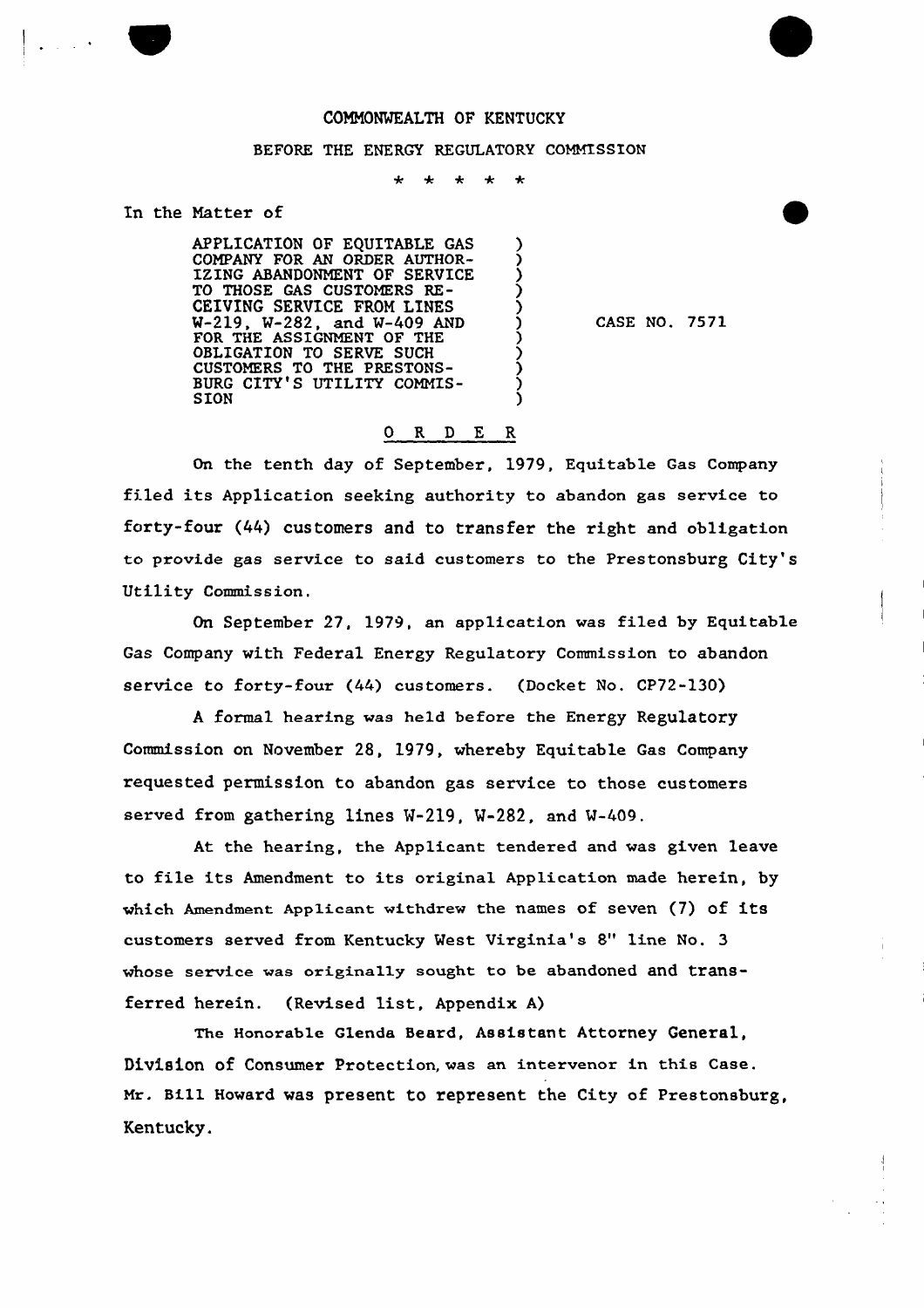Information was presented to verify that lines W-219, M-282, and line W-409 have been backfed for a number of years to continue providing service for affected customers.

IT IS THEREFORE ORDERED that Equitable Gas Company's application to abandon those customers served from lines W-219, W-282, and W-409 be approved.

Done at Frankfort, Kentucky, this 14th day of January, 1980.

ENERGY BEGULATORY COMMISSION  $ChaZ$ **12R021 and** ice Chair%en'ommissioner Commissioner

ATTEST:

**Secretary**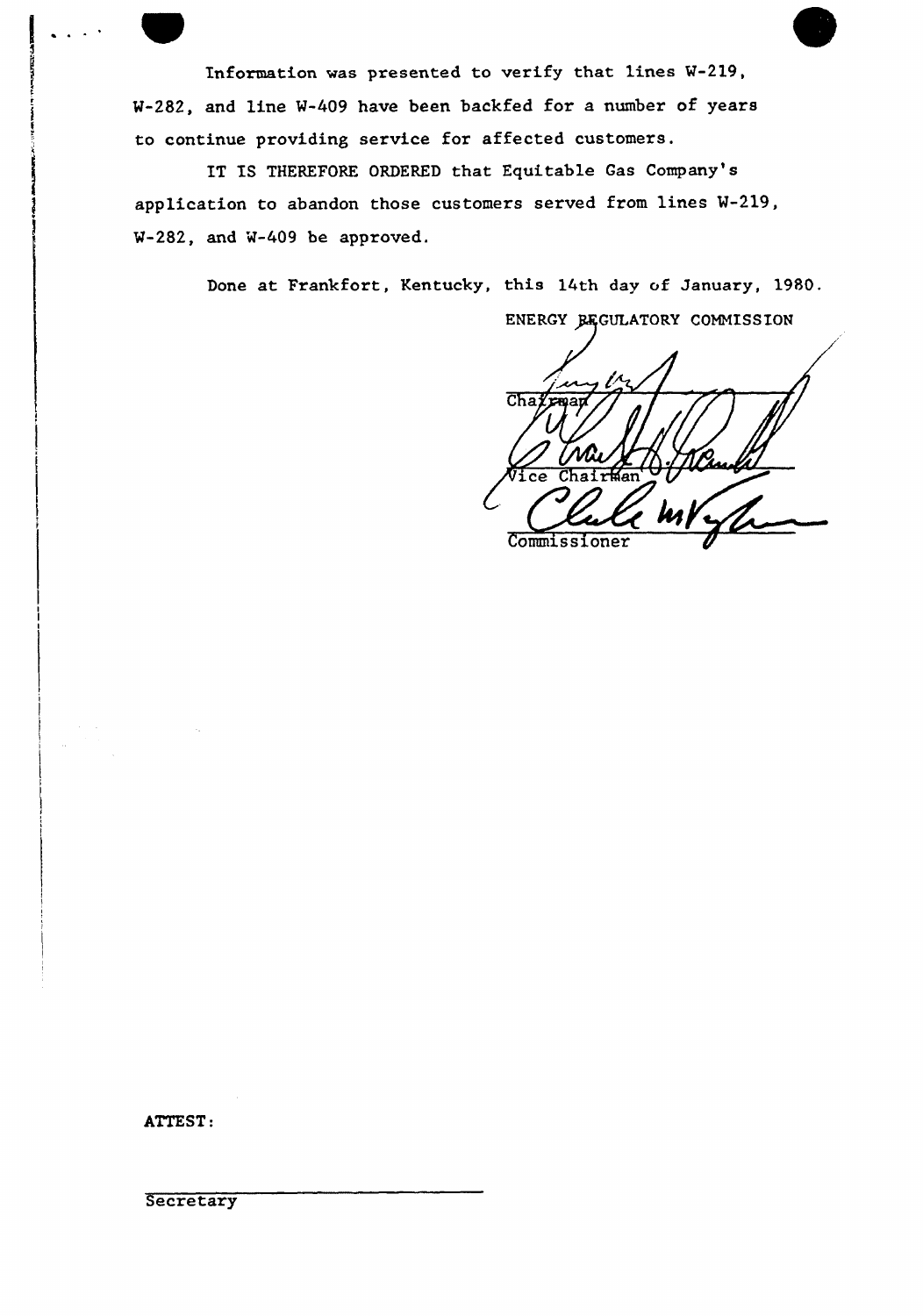

EXHIBIT A

| ويستوسط والمتوسيق كوسي<br>___ | Customer Name |  |
|-------------------------------|---------------|--|
|                               |               |  |

Alta Hayes

Loretta Carr

Derossett

Robert E. Harris

J. E. Harris

Mary E. Gayheart

Gertrude Harris

Isaac Smith

John K. Harris

Dianne P. Scalf

Sol Sammons

Cliff Allen

Leroy Baisden

P<mark>atricia McClun</mark>g

James S. Harless

Clarence P. Wade

المتوارد المناطر والمتحار والمستحدث

Address

Rt. 356, Box 140 Prestonsburg, Ky. 41653

Rt. 1, Box 89 Prestonsburg, Ky. 41653

Box 132 Allen, Ky. 41601

Box 398 Allen, Ky. 41601

Box 342 Allen, Ky. 41601

Route 1 Prestonsburg, Ky. 41653

Rt. 1, Box 2371 Prestonsburg, Ky. 41653

Lancer, Ky. 41644

Rt. 1, Box 2371 Prestonsburg, Ky. 41653

Rt. 1, Box 2361 Prestonsburg, Ky. 41653

Star Rt. 23-59  $\mathcal{L}_{\mathrm{max}}$ Prestonsburg, Ky. 41653

Prestonsburg, Ky. 41653

Rt. 356, Box 158 Prestonsburg, Ky. 41653

Box 23-23 Prestonsburg, Ky. 41653

P. O. Box 54 Prestonsburg, Ky. 41653

Rt. 1, Box 2346 Prestonsburg, Ky, 41653



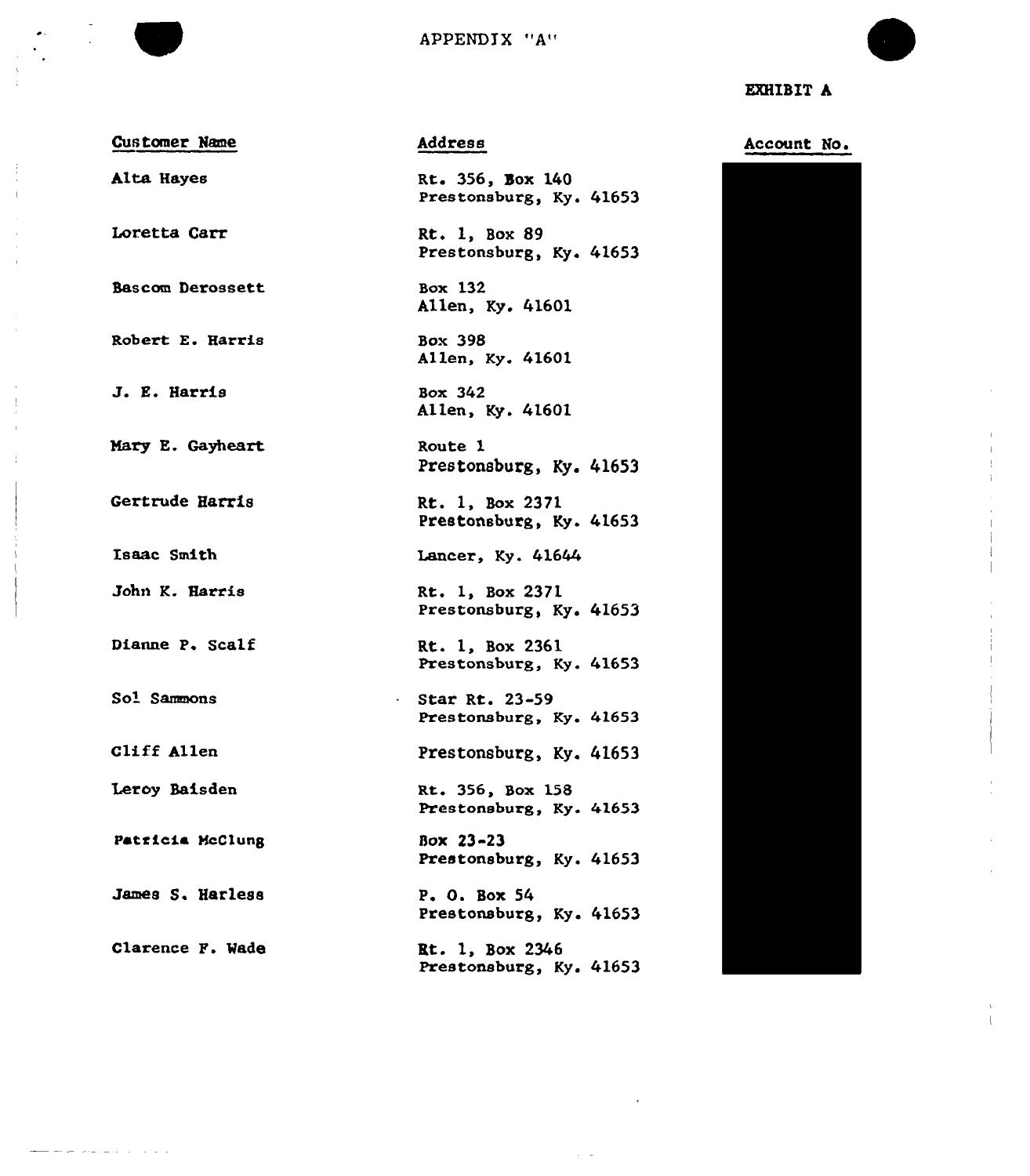

 $\mathcal{L}^{\mathcal{L}}(\mathcal{L}^{\mathcal{L}}(\mathcal{L}^{\mathcal{L}}))$  and

Account Ho.



 $\mathbf{2}$